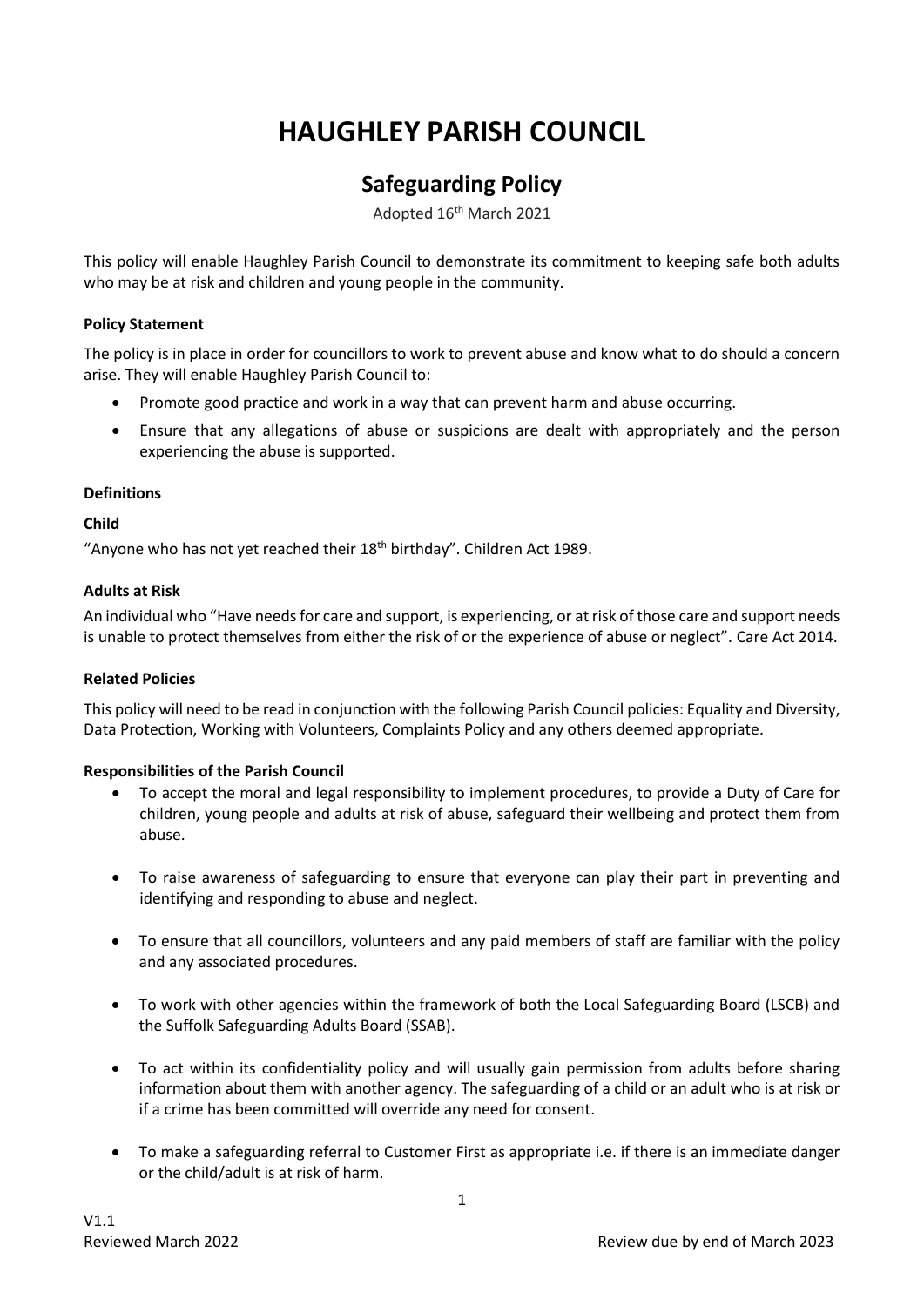- To ensure that all new Councillors are provided with a copy of the safeguarding policy.
- To ensure all contractors/partners working directly with the Parish Council meets the safeguarding standards as expected by the Parish Council (A copy of the safeguarding policy must be given to any contractor/partner).
- To require all Councillors/volunteers and anyone paid to adopt and abide by this safeguarding policy and to understand their responsibilities therein.
- To monitor and evaluate the policy annually or in the light of any changes to Government legislation and guidance.
- To ensure there is a designated lead person for safeguarding in the Parish Council.
- To ensure that the designated safeguarding lead undertakes LSCB/SAB endorsed safeguarding children and safeguarding adults training for this role and that they attend refresher training every three years.
- To ensure as far as is reasonably practicable that everyone is safe and secure in any facility or environment it provides or facilitates.
- DBS checks will be required if any Councillor, volunteer of paid member of staff is required is required to teach, train, instruct, care for or supervise children or provides advice, guidance to children and/or is carrying out health care, personal care, assisting with cash, bills or shopping or with affairs or transportation for any adult.
- To ensure records are kept of any referrals and any notes, records of conversations concerning that referral are kept in the folder and that it is stored in a secure place with limited access to designated people.

#### **Responding to Abuse or an Allegation**

- Reassure the person concerned.
- Listen to what they are saying.
- Remain calm and do not show shock or disbelief.
- Tell them that the information will be treated seriously.
- Ask questions to ensure you gather the full facts but do not start to investigate or ask detailed probing questions.
- Don't promise to keep it a secret.
- Tell the child or adult at risk what you are going to do next to get help to keep him/her safe.
- Comply with the Parish Council's Data Protection Policy.

#### **Recording an Allegation**

• Use the adult at risk/child's words where possible.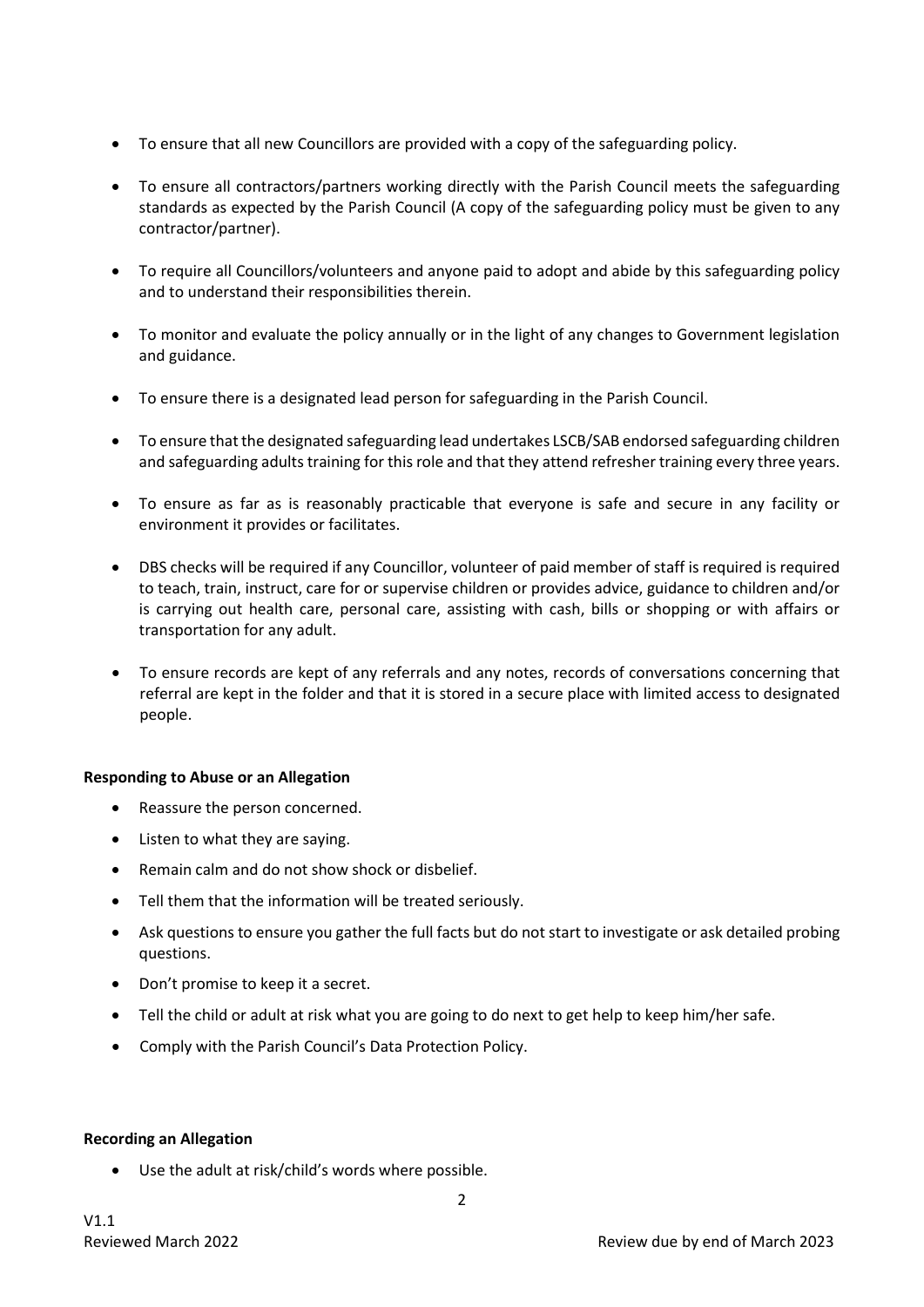- Record what they are saying.
- Record what you have been told/witnessed as soon as possible.

# **Types of Abuse**

There are four main types of abuse: physical abuse, emotional abuse, sexual abuse and neglect. It is important to note that self-neglect is part of neglect. Adults may also experience financial abuse.

# **Allegations Made Against a Councillor/Volunteer/Paid Member of Staff**

This should be reported to the designated safeguarding lead. If appropriate, the designated safeguarding lead will consult with/make a referral to the LADO (Local Authority Designated Officer). The procedures for LADO referrals can be found on the LSCB website.

<http://www.suffolkscb.org.uk/working-with-children/local-authority-designated-officers-lado/>

#### **Making a Referral**

Please dial 999 if the person is in immediate danger.

#### **For Concerns about a Child**

**I**f you have a concern about a child or a young person, you will need to complete and submit a Multi-Agency Referral Form (MARF) using the new secure Suffolk Children and Young People's Portal:

[Access the Secure Suffolk Children and Young People's Portal](https://earlyhelpportal.suffolk.gov.uk/web/portal/pages/marf)

The Children and Young People's Portal is an easy to use, secure space where you can complete and send forms directly to the right children's services team.

The first time you complete a form you will be asked to create a new portal account. It's quick and easy to register for an account. To make sure the information you send to us is secure, you will need to log into this account every time you access the portal.

There ar[e user guides and video guidance](https://www.suffolk.gov.uk/children-families-and-learning/children-and-young-peoples-portal/) available if you need help using the portal.

If you do not wish to set up an account when sending your referral, please use the form to be found at the link below:

[Refer without setting up an account](https://connect.suffolk.gov.uk/childsafeguarding/)

#### **For Concerns about an Adult**

If you have a concern about an adult and wish to make a safeguarding referral you will need to use the new Suffolk County Council Adult Care Portal. The first time you complete a form you will be asked to create a new portal account. It's quick and easy to register for an account and means the information you send to us is secure.

[Access the secure Adult Care Portal](https://www.suffolk.gov.uk/care-and-support-for-adults/how-social-care-can-help/suffolk-adult-care-portal/)

There ar[e user guides and video guidance](https://www.suffolk.gov.uk/children-families-and-learning/children-and-young-peoples-portal/) available if you need help using the portal.